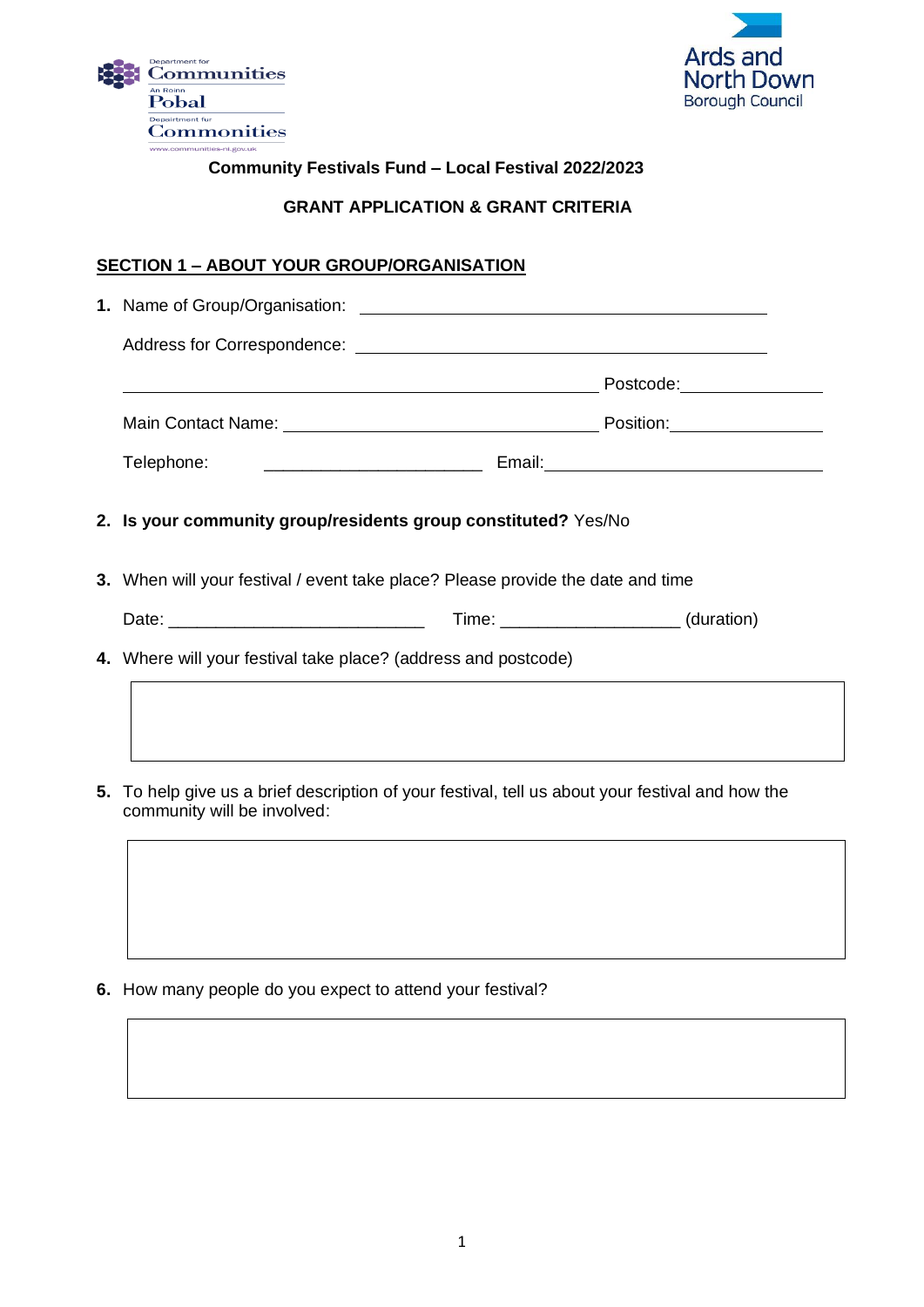## **SECTION TWO – CORE CRITERIA**

**7.** How will your festival promote **equality** and **improve community cohesion/good relations** in your community?

**8.** Please explain how the festival will contribute to **tackling poverty and social exclusion** and how will it contribute to **building a strong sense of community**?

**9.** How do you plan to – a) Persuade people to **volunteer** at the festival? b) encourage people to **attend** in the festival?

**10.**What opportunities to **improve skills or receive training** will be provided to those people /volunteers involved in the festival?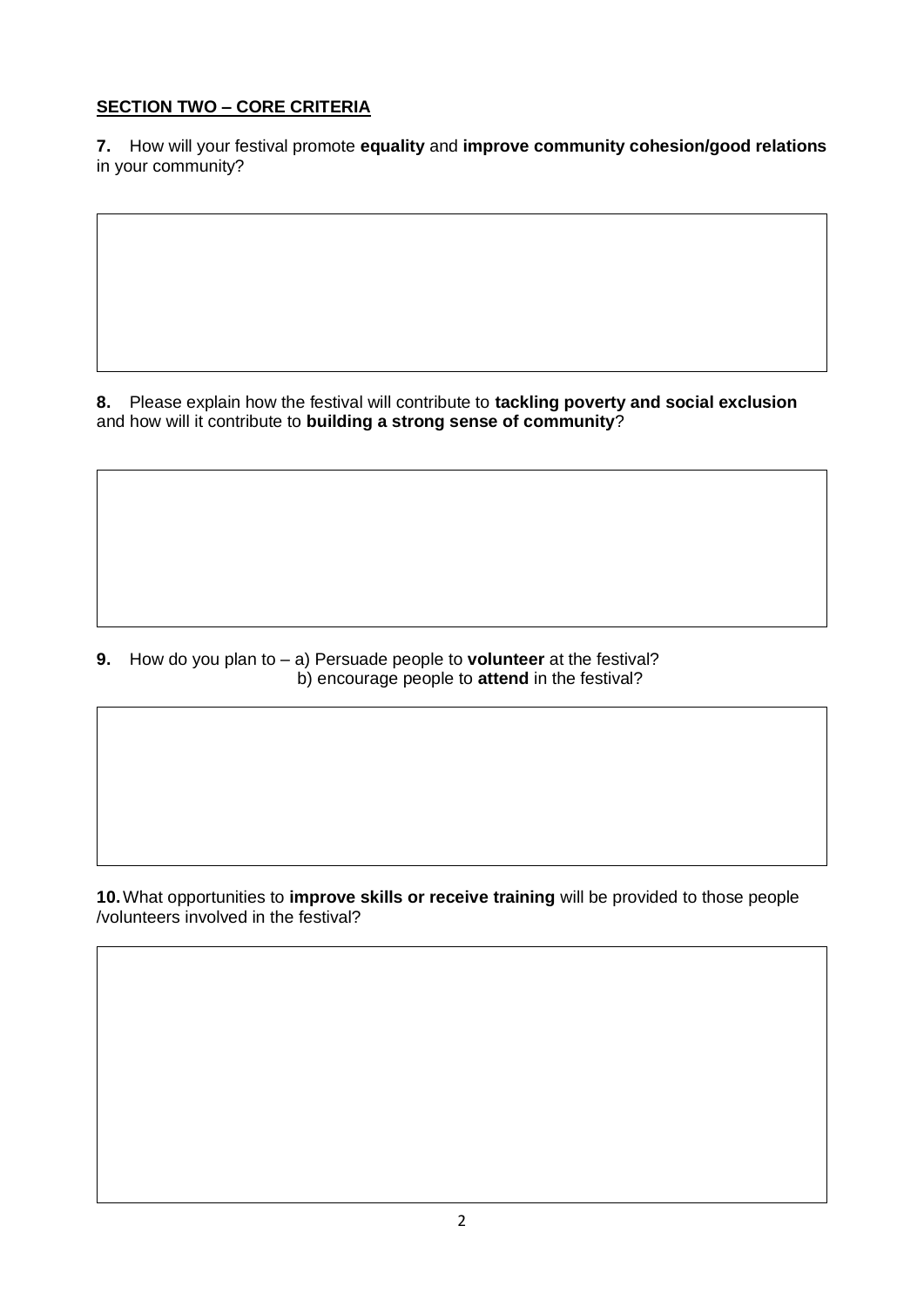**11.**How and where are you planning to publicise/advertise your festival? How will Council/DfC funding be acknowledged? (Appropriate logos should be on all printed or online material associated with your festival)

**If you have an Operational Plan for your festival please attach a copy**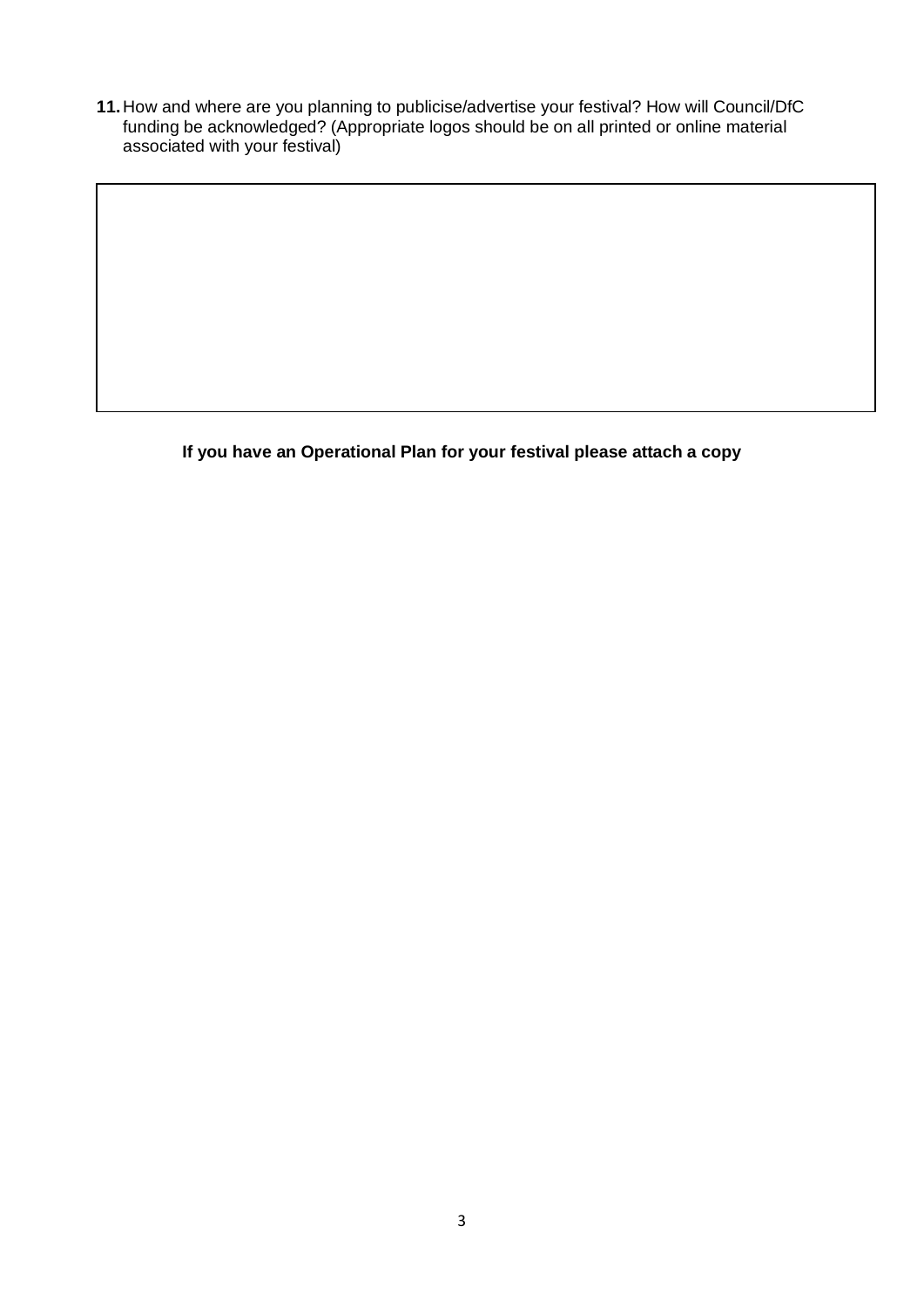### **SECTION 3 – VALUE FOR MONEY**

**12.**What is the Total Cost of the Festival?

**13.**Please give a detailed breakdown of the projected cost, including details of any other funding that will be used for this festival. **Maximum amount available is £1000**.

| <b>ITEM / FESTIVAL ELEMENT BEING</b><br><b>FUNDED</b> | Income from other<br>sources - eg. grants or<br>fund raising | <b>Amount applied</b><br>for from<br>ANDBC(£) |
|-------------------------------------------------------|--------------------------------------------------------------|-----------------------------------------------|
|                                                       |                                                              |                                               |
|                                                       |                                                              |                                               |
|                                                       |                                                              |                                               |
|                                                       |                                                              |                                               |
|                                                       |                                                              |                                               |
|                                                       |                                                              |                                               |
|                                                       |                                                              |                                               |
| <b>Total Amount</b>                                   |                                                              |                                               |

**14.**How much funding are you seeking from Ards and North Down Borough Council?

### **PLEASE NOTE THIS GRANT MAY NOT BE USED FOR THE PURCHASE OR SALE OF ALCOHOL.**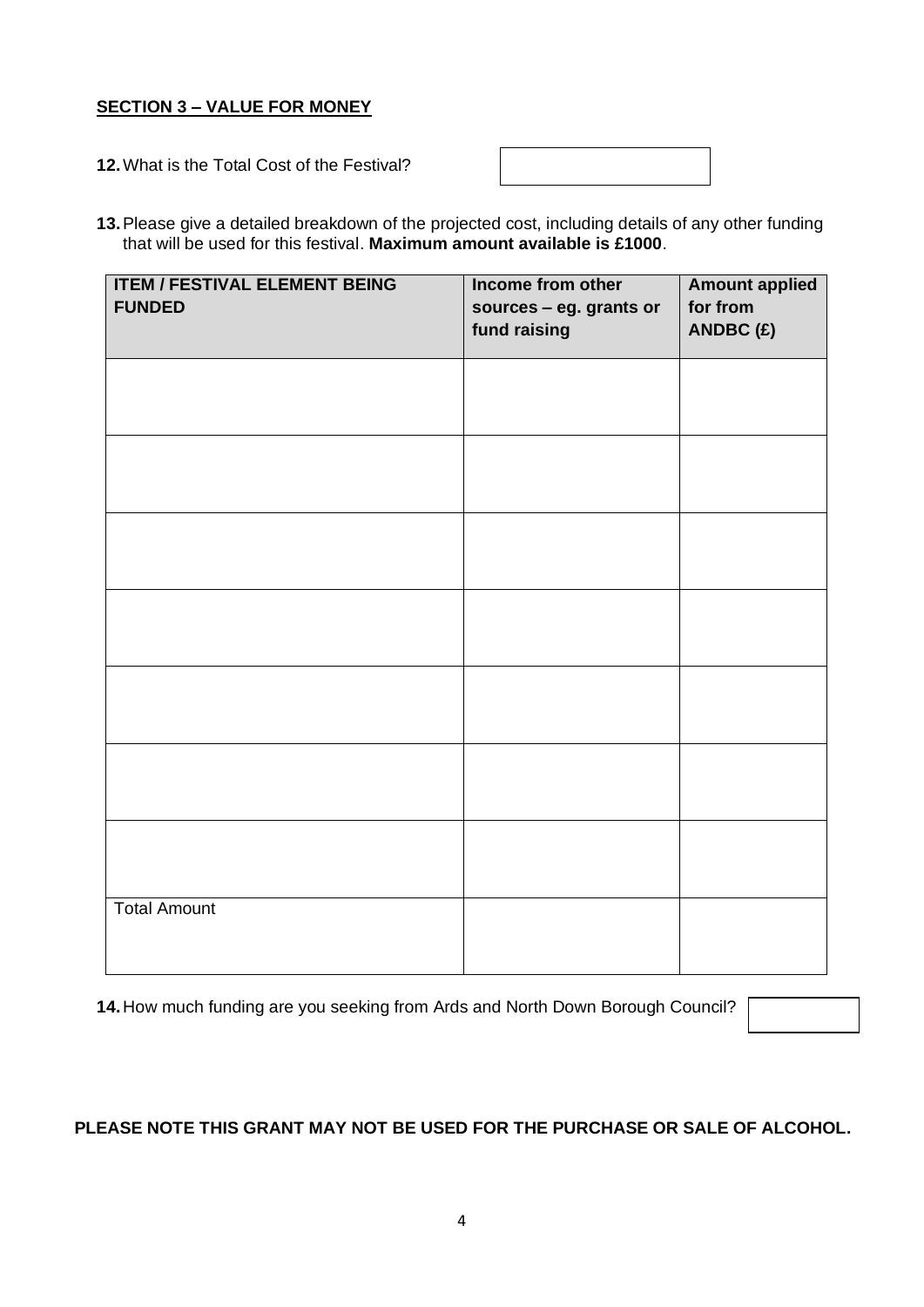#### **SECTION 4 –ADDITIONAL INFORMATION**

- **15.**Do you have the permission of the property owner or land owner where the event is to take place? **Yes/No** (if on Council land, please see section 9 in the guidance and criteria).
- **16.**Do you plan to close any roads during your festival? **Yes/No** (if Yes please refer to section 10 in the guidance and criteria).
- **17.**If your group is planning on hosting the same festival next year, how do you plan fund it?

**18.** How do you propose to evaluate your festival?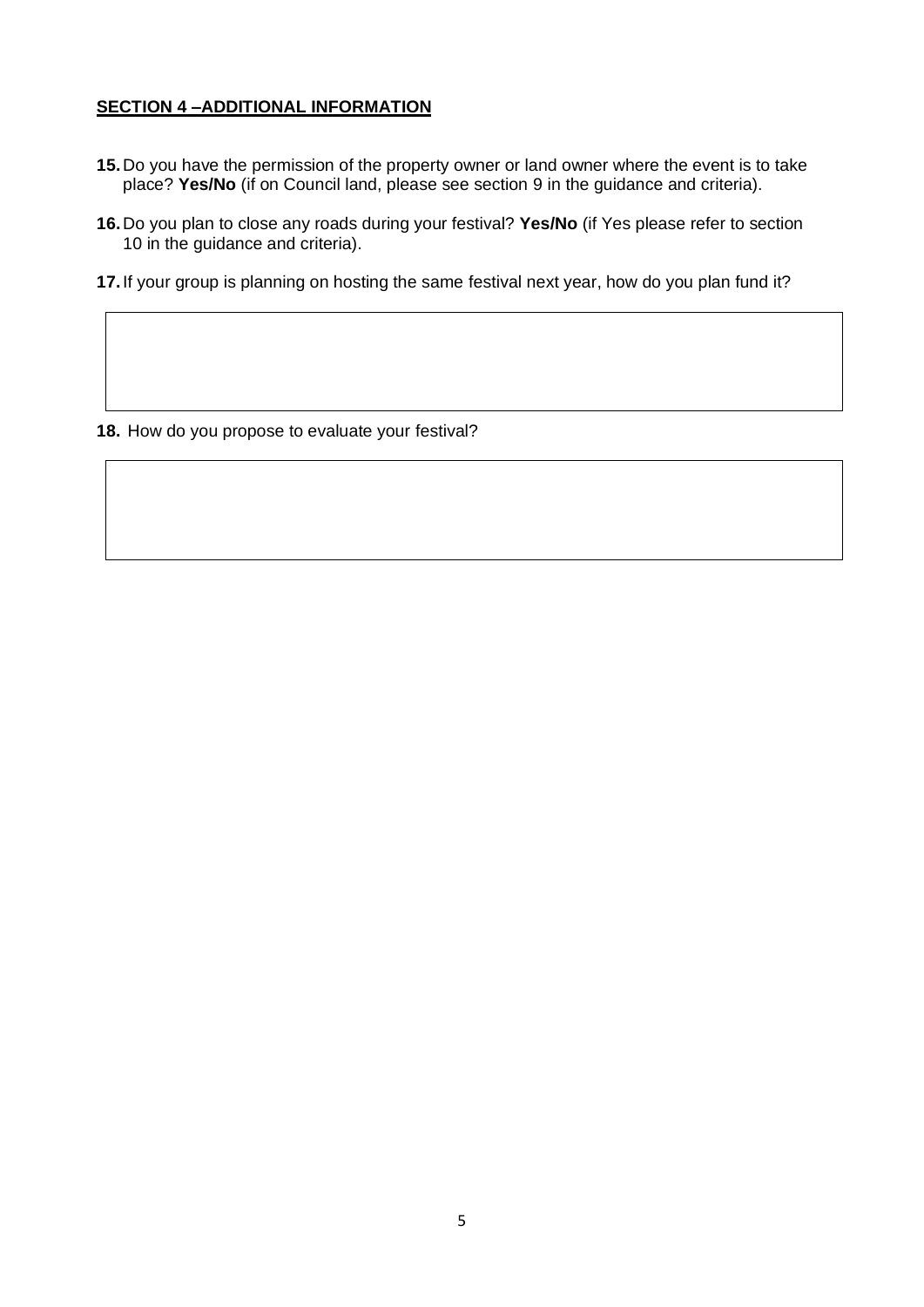### **SECTION 5 COMMEMORATIVE EVENTS** - Only to be completed if your event/festival is **linked to a commemorative event.**

Please indicate how the event fits within the 4 guiding principles compiled by the Community Relations Council and the Heritage Lottery Fund as stated below.

| Guiding Principle 1: To start with the Historical Facts.                    |  |
|-----------------------------------------------------------------------------|--|
|                                                                             |  |
|                                                                             |  |
|                                                                             |  |
|                                                                             |  |
|                                                                             |  |
|                                                                             |  |
|                                                                             |  |
|                                                                             |  |
|                                                                             |  |
| Guiding Principle 2: To recognise the implications and consequences of what |  |
| happened.                                                                   |  |
|                                                                             |  |
|                                                                             |  |
|                                                                             |  |
|                                                                             |  |
|                                                                             |  |
|                                                                             |  |

**Guiding Principle 3: To understand that different perceptions and interpretations exist.**

**Guiding Principle 4: To show how events and activities can deepen understanding of the period.**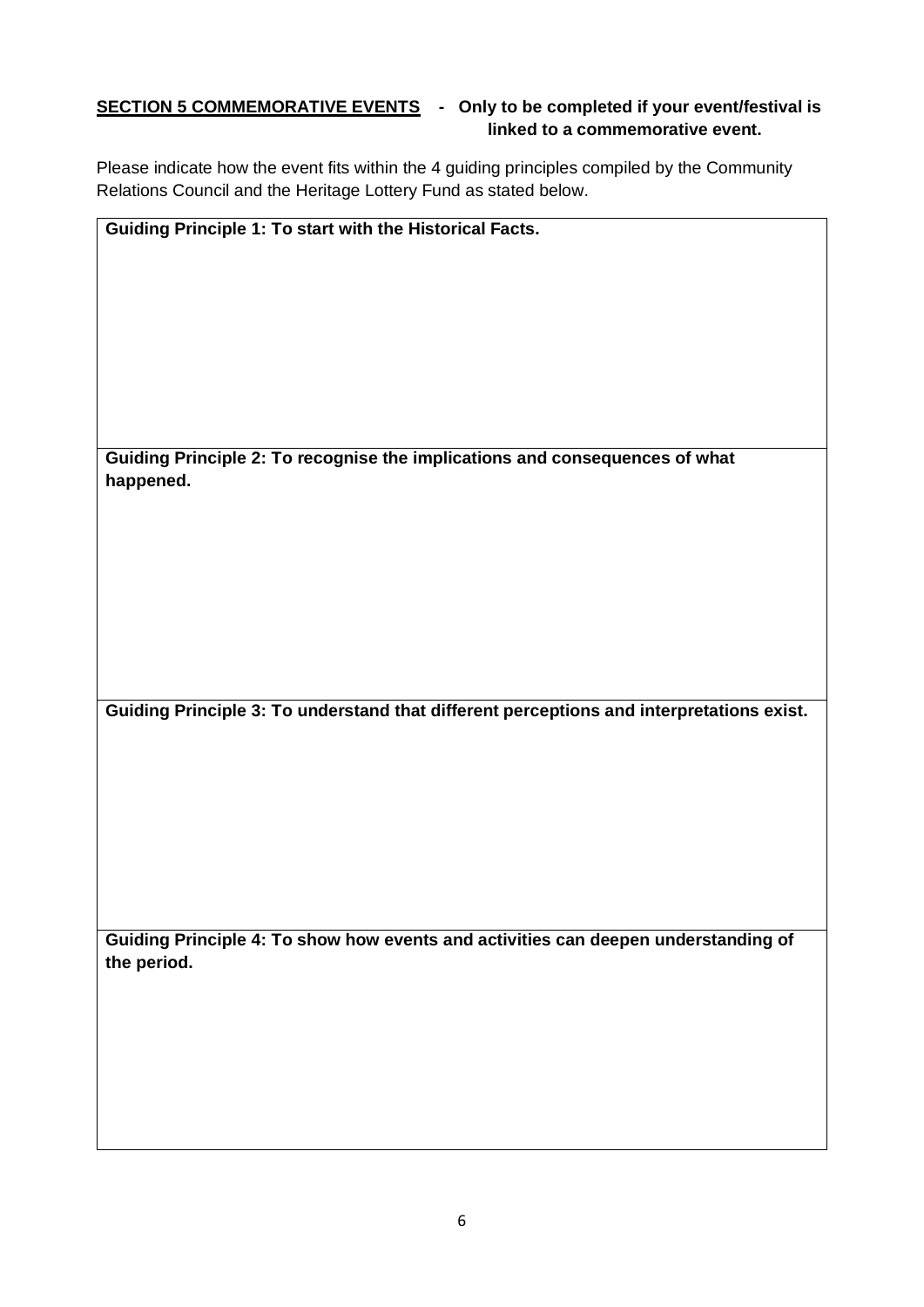# **GOVERNMENT FUNDING DATABASE –**

**This is a requirement from the Department for Communities.**

**Have you previously uploaded the following on the Funders Passport? If yes please provide your Unique Reference Number (URN) and ensure your most recent documents**  have been uploaded to the GFD.

**However, we do require all applicants to please enclose the following documents with your application.**

## **Essential documentation**

- Copy of Constitution or Memorandum of Association
- Most recent AGM Minutes / Inaugural minutes
- **List of Office Bearers**
- Copy of most recent audited Annual Accounts
- Most recent Bank Statement

### **Additional documentation**

- Details of relevant Insurance relating to the project (where appropriate)
- Child Protection Policy/ Statement (for those Group/Organisations working with children)

We hereby agree that the above documents will be:

- (i) held on the Government Funding Database (GFD) and are the most up to date and fit for purpose for this application period; **Y/N**
- (ii) We agree these documents may be made available to other public sector funders via the GFD. **Y/N**

We declare that this application is made with the authority and consent of the above organisation and that the information provided is true, accurate and complete.

## Please note: **Late or Incomplete applications will not be considered**

| Name (in capitals):                     |  |
|-----------------------------------------|--|
| Position held:                          |  |
| Signature (on behalf of the applicant): |  |
| Date:                                   |  |
|                                         |  |
| Name (in capitals):                     |  |
| Position held:                          |  |
| Signature (on behalf of the applicant): |  |
| Date:                                   |  |
|                                         |  |

| $\overline{a}$ |  |
|----------------|--|
|                |  |
|                |  |
|                |  |
|                |  |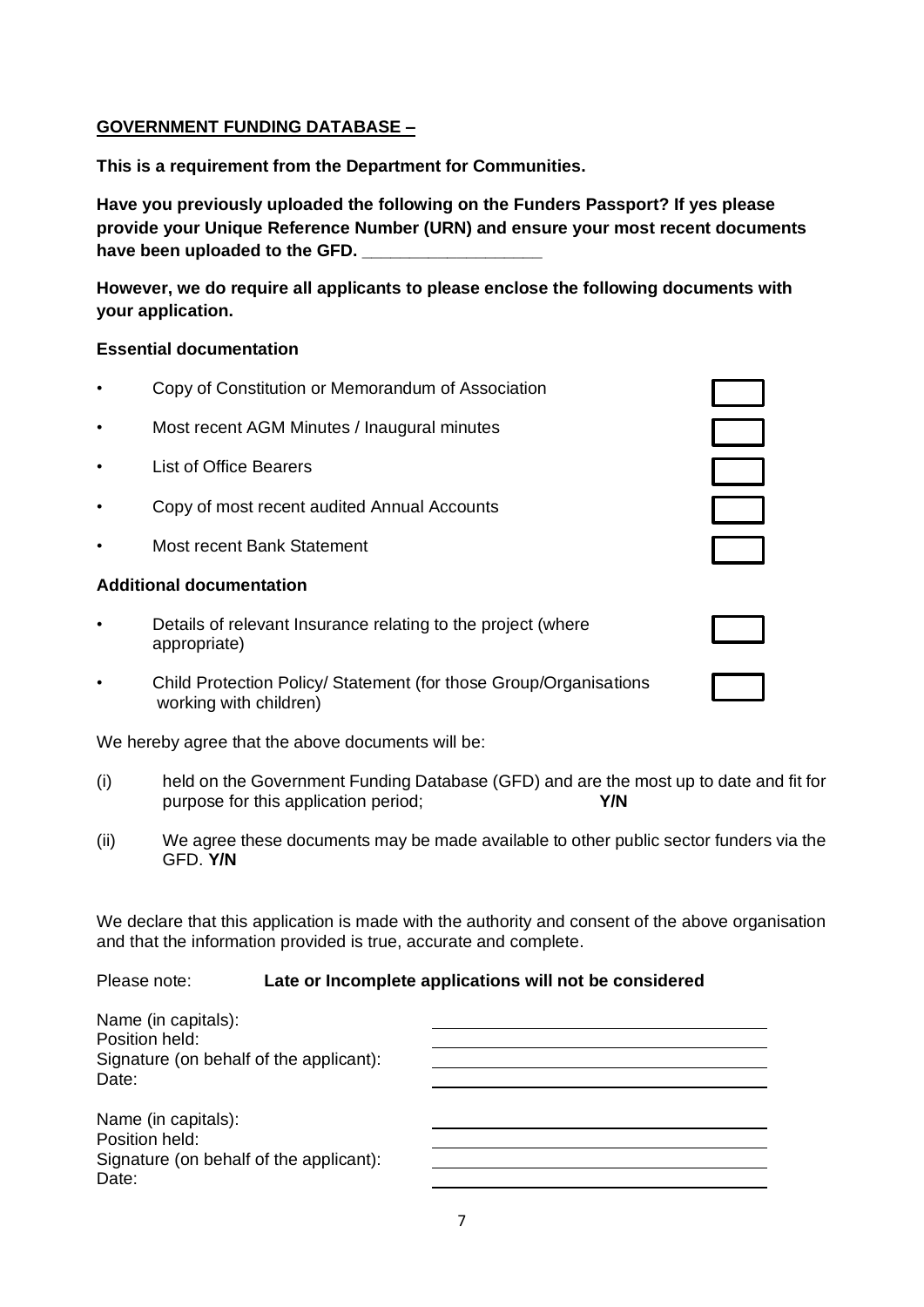**Completed application forms and supporting documentation should be forwarded by no later than: 4.00pm on 21st MARCH 2022. Please submit your application as a PDF document.**

**Applicants need to be aware that Applications will not be reviewed by the Grants Team until after the closing date and time.**

Jonny Blakely Community Development Manager Ards and North Down Borough Council 16 South Street Unit 5 Conway Building **Newtownards** BT23 4JT

0300 013 3333 Or e-mail – [communitygrants@ardsandnorthdown.gov.uk](mailto:communitygrants@ardsandnorthdown.gov.uk)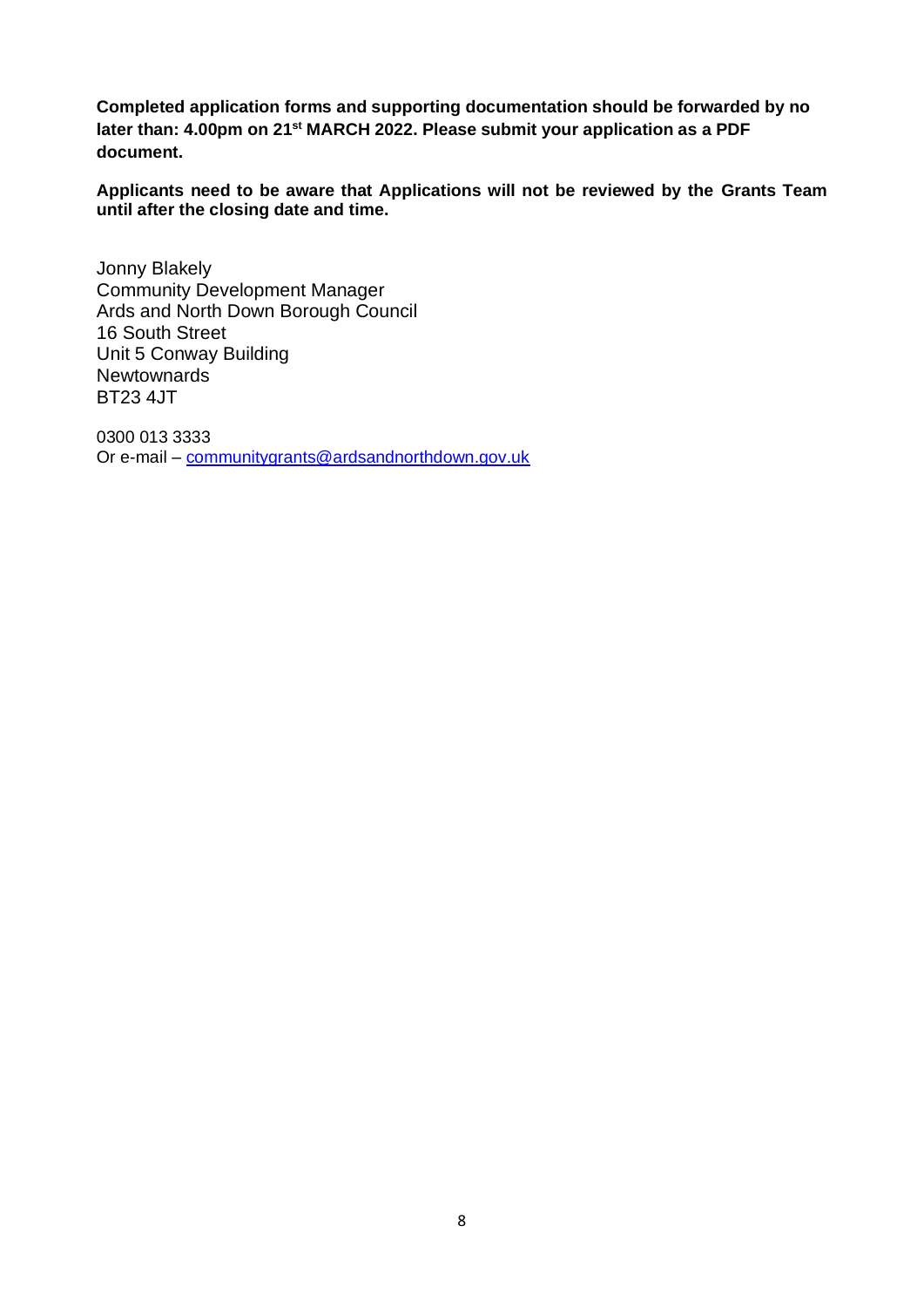## **Freedom of Information**

Ards and North Down Borough Council is subject to the provisions of the Freedom of Information Act 2000. This Act came into operation on 1st January 2005. Applicants should be aware that the information provided in the completed application document could be disclosed in response to a request under the Freedom of Information Act.

The Council will proceed on the basis of disclosure unless an appropriate exemption applies. No information provided by applicants will be accepted "in confidence" and Ards and North Down Borough Council will not accept liability for loss as a result of any information disclosed in response to a request under the Freedom of Information Act.

Ards and North Down Borough Council does not have a discretion regarding whether or not to disclose information in response to a request under the Freedom of Information Act, unless an exemption applies. Decisions in relation to disclosure will be taken by appropriate individuals in Ards and North Down Borough Council having due regard to the exemptions available and the Public Interest. Applicants should be aware that despite the availability of some exemptions, information may still be disclosed if the Public Interest in its disclosure outweighs the Public Interest in maintaining the exemption. Applicants are required to highlight information included in the application documents which they consider to be commercially sensitive or confidential in nature, and should state the precise reasons, why that view is taken. In particular, issues concerning trade secrets and commercial sensitivity should be highlighted. Applicants are advised against recording unnecessary information.

In accordance with the Lord Chancellors Code of Practice on the discharge of public functions, Ards and North Down Borough Council will **not** accept any contractual term that purports to restrict the disclosure of information held by the Council in respect of the contract or grant process save as permitted by the Freedom of Information Act. The decision whether to disclose information rests solely with Ards and North Down Borough Council.

Ards and North Down Borough Council will consult with applicants, where it is considered appropriate, in relation to the release of controversial information.

## **Data Protection**

Ards and North Down Borough Council values your right to personal privacy. We collect this information solely for the purposes of this application and do not share it with anyone. We comply with the DPA (Data Protection Act) 2018 and UK GDPR (General Data Protection Regulation), ensuring that information is collected fairly and lawfully, is accurate, adequate, secure, up to date and not held any longer than necessary**.**  For further information our Privacy Statement can be viewed at [https://www.ardsandnorthdown.gov.uk/privacy-and-cookies](https://eur01.safelinks.protection.outlook.com/?url=https%3A%2F%2Fwww.ardsandnorthdown.gov.uk%2Fprivacy-and-cookies&data=04%7C01%7Canne.lendrum%40ardsandnorthdown.gov.uk%7Cf720ee16c62c4f7d4c7708d9e00d3fb2%7C39416dee5c8e4f5cb59d05c4bd0dd472%7C0%7C0%7C637787169765990001%7CUnknown%7CTWFpbGZsb3d8eyJWIjoiMC4wLjAwMDAiLCJQIjoiV2luMzIiLCJBTiI6Ik1haWwiLCJXVCI6Mn0%3D%7C3000&sdata=BuZ76ilI40Ef%2B7Kk4E62iBYfc5pkLJFDmZD8Xs58Z98%3D&reserved=0)

# **Equality of Opportunity, Section 75 and Good Relations.**

Ards and North Down Borough Council (the Council) is required to have due regard to the need to promote equality of opportunity between

- persons of different religious belief, political opinion, racial group, age, marital status or sexual orientation
- men and women generally